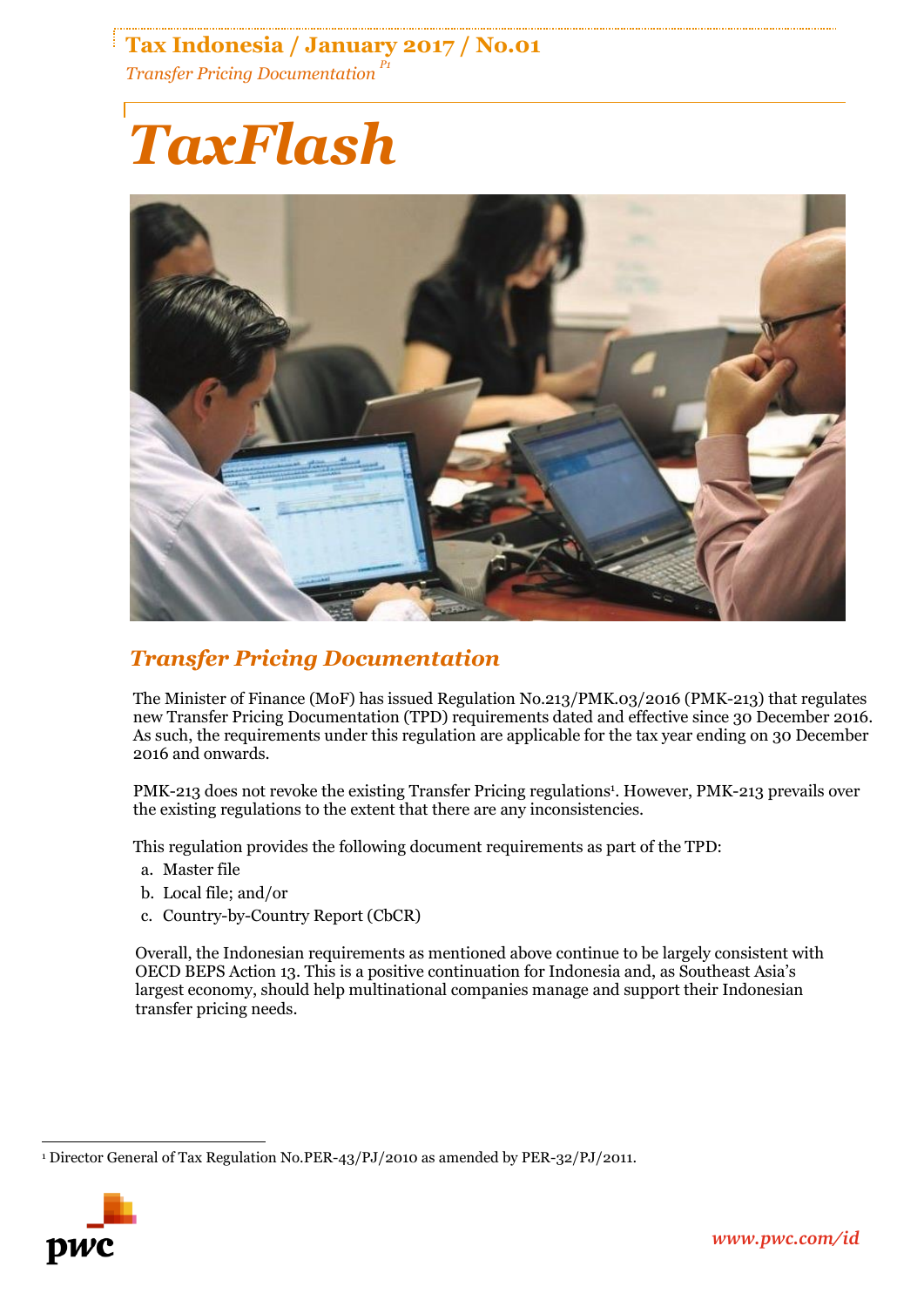## **Master File and Local File**

The Master and Local files must be prepared and maintained by taxpayers who have related party transactions and:

- a. whose prior year annual gross turnover exceeds IDR 50 billion<sup>2</sup>; or
- b. whose prior year annual related party transactions exceeds:
	- 1) IDR 20 billion<sup>3</sup> for tangible goods transactions; or
	- 2) IDR 5 billion<sup>4</sup> for each transaction on services, interest, intangible goods, or other related party transactions; or
- c. have related party transactions with parties domiciled in countries or jurisdictions with lower income tax rates than Indonesia.

With regards to point (c) above, taxpayers need to identify the applicable income tax rates in the jurisdictions of the related party counterparts, as this criteria does not have a threshold amount. Therefore, even a small transaction can trigger a Master and Local files requirement if the counterparty's jurisdiction has a lower income tax rate than Indonesia.

It should also be noted that 'gross turnover' is turnover derived from services or main business activities before deducting any discounts, rebates, and other deductions. Further, where a taxpayer has operated for less than 12 months (in the preceding year) the gross turnover and related party transaction amounts must be annualised before being compared to the thresholds above.

#### *Master file required contents*

The Master file must, at a minimum, include the following information about the business group:

- 1. organisational and ownership structure and country/jurisdiction of each entity;
- 2. type of business activities performed;
- 3. intangible assets owned;
- 4. financial activities; and
- 5. parent company's consolidated financial statements and tax information related to related party transactions.

Further, amplifying on these broad categories, PMK-213 also includes an attachment detailing minimum requirements which are similar to the Master file requirements in OECD BEPS Action 13.

#### *Local file required contents*

The Local file must, at a minimum, include the following information about the Indonesian taxpayer:

- 1. identity and description of the business activities;
- 2. related party transaction and independent transaction informations;
- 3. application of arm's length principle;
- 4. financial information; and
- 5. non-financial events or facts that affect price determination or profit level.

Consistent with the Master file requirements, PMK-213 also provides an attachment detailing minimum requirements which are similar to the Local file requirements in OECD BEPS Action 13. PMK-213 requires the Local file to be presented on a segmented basis showing the different business characterisations. We recommend that taxpayers review the quality and comparability of data available to support their transfer pricing positions and assess whether a segmented or whole-of-entity approach provides a more reliable outcome.

#### *Timeline for the preparation of the Master and Local files*

The Master and Local files must be available no later than four months after the end of the tax year. These files are not required to be lodged with the Indonesian Tax Office at that time. A signed statement letter regarding the time when the documents are available must be attached to the documents.

<sup>-</sup><sup>2</sup> For indicative purposes only, IDR 50 billion equates to approx. USD3.7 million as at the date of writing.

<sup>3</sup> For indicative purposes only, IDR 20 billion equates to approx. USD1.5 million as at the date of writing.

<sup>4</sup> For indicative purposes only, IDR 5 billion equates to approx. USD375,000 as at the date of writing.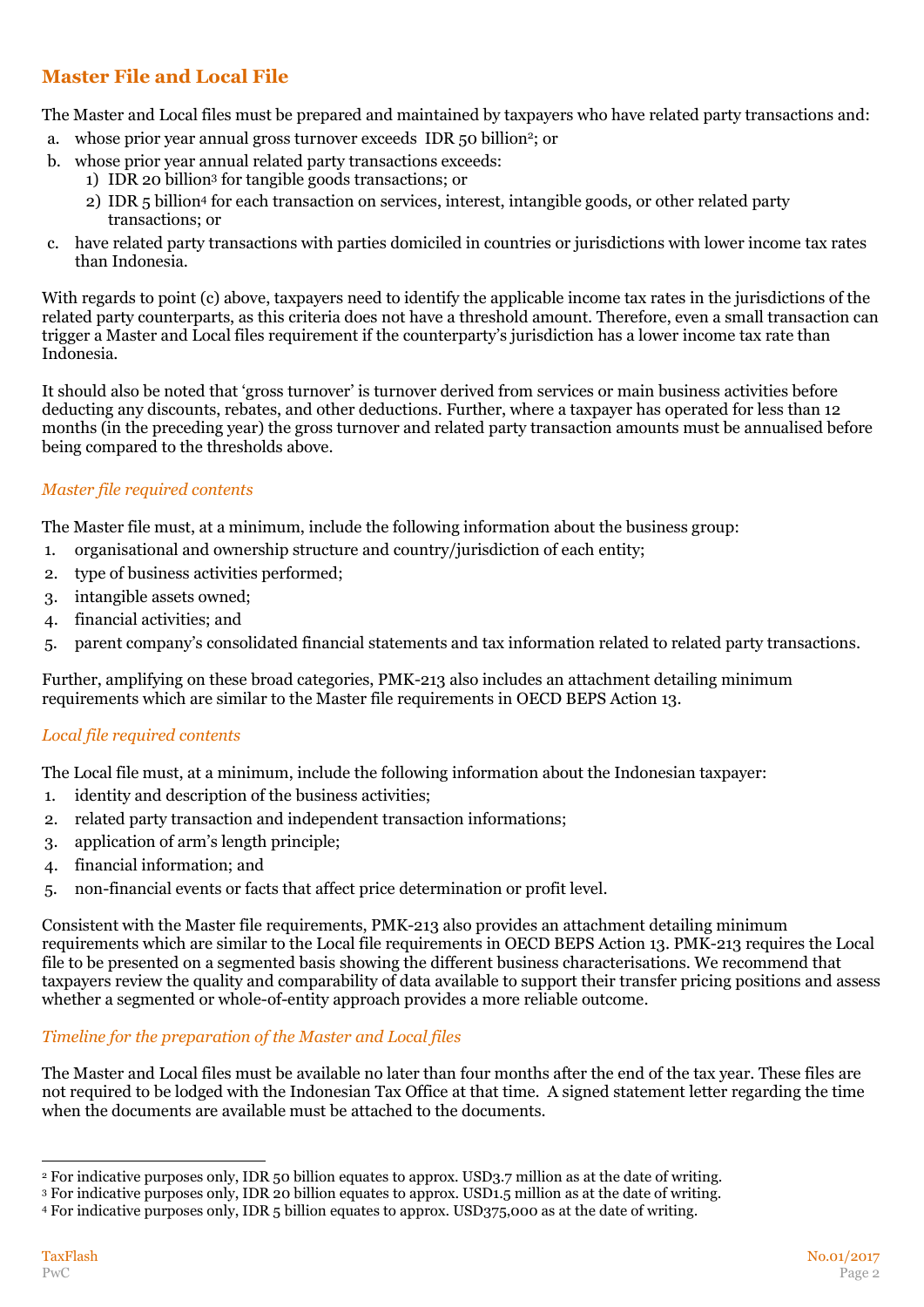This is a significant departure from Indonesia's previous 'practical' regime. It is also a slight departure from OECD BEPS Action 13 which recommended that the Master and Local files be available at the time of lodging the Corporate Income Tax Return (CITR). The regulation does not provide an extension for the preparation of Master and Local files, even where taxpayers have an extension to lodge their CITR.

Further, the timeline will place some time constraints on multinational enterprises that wish to leverage both the Master and Local files. It is imperative that Indonesian taxpayers liaise with their stakeholders so that they can get access to the Master file and leverage Local file within the four-month period for Indonesia.

In addition, a 'Summary' (or effectively a declaration) has to be lodged with the CITR. This 'Summary' is effectively a checklist of the content of the Master and Local files and declares the date as at when these files become available.

#### *Circumstances requiring submission of the Master and Local files*

The Director General of Tax (DGT) can request Master and Local files upon the following circumstances:

- a. compliance monitoring, general tax audit, tax audit on preliminary evidence of a tax crime, or investigation
- b. objection process, reduction/cancellation of administrative sanction, or reduction/cancellation/revision of incorrect tax assessment

Taxpayers must submit the documents within the required timeline as regulated in prevailing tax regulations.

Under the circumstances in point (a) above, if the taxpayer fails to submit the documents within the required timeline, the DGT will not consider the taxpayer documents as TPD as prescribed by the regulation. If the taxpayer fails to submit the documents, the DGT will consider the taxpayer to have failed to comply with its obligations to prepare and maintain TPD.

## **Country-by-Country Reporting**

Consistent with OECD BEPS Action 13, a member of a group company with the following requirements must also prepare and maintain CbCR. The requirements are that the Indonesian taxpayer:

- controls directly or indirectly one or more of other member companies in a business group; and
- has an obligation to prepare a consolidated financial statements based on Indonesian accounting standards and/or stock exchange requirements; and
- has a current year consolidated gross turnover of a minimum of IDR 11 trillion<sup>5</sup> .

Similar to the Master and Local files, the gross turnover limitation is turnover derived from main business activities before deducting any discounts, rebates, and other deductions.

A member of group companies must also prepare and maintain CbCR if the countries or jurisdictions of the parent company:

- a. do not require CbCR; or
- b. do not have an Exchange of Information (EoI) agreement with Indonesia; or
- c. have an EoI agreement with Indonesia, however the CbCR cannot be obtained by Indonesia from that country or jurisdiction.

#### *Country-by-Country Report required contents*

The main report (working paper) of CbC will contain the following information:

- 1. Country/Jurisdiction
- 2. Name and tax ID of the entities
- 3. Type of business activities
- 4. Gross Turnover divided by independent and related party transactions (not including payment deemed as dividend in the payer's jurisdiction)
- 5. Profit(loss) before income tax
- 6. Income tax already paid (cash basis) through withholding and self-paid, including Foreign Tax Credit

<sup>-</sup><sup>5</sup> For indicative purposes only, IDR11 trillion equates to approx. USD825 million or Euro784 million as at the date of writing.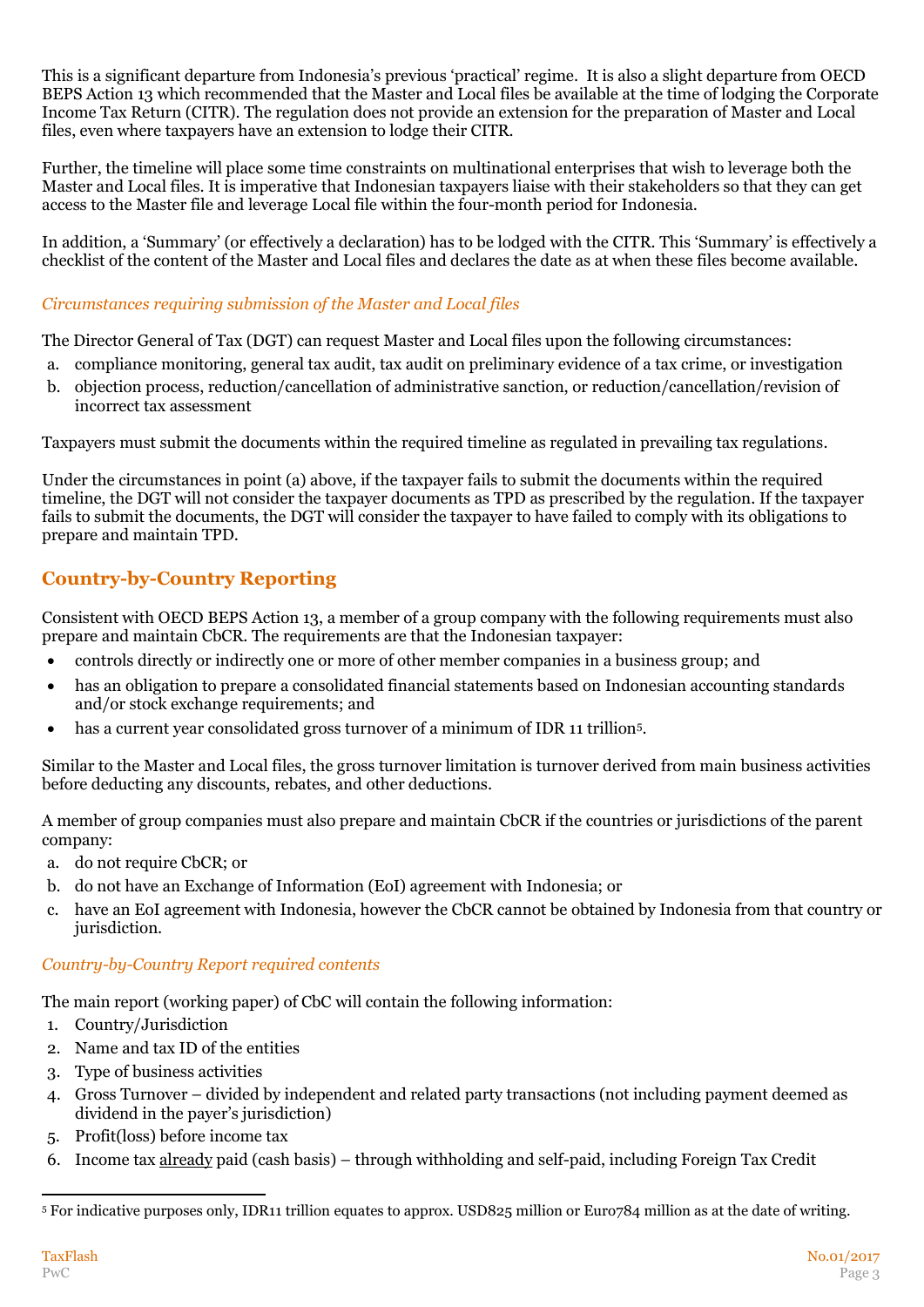- 7. Income tax due based on financial statements
- 8. Stated Capital
- 9. Accumulated Retained Earnings
- 10. Number of permanent employees (which may include independent contractors)
- 11. Tangible assets (other than cash/cash equivalents or monetary assets)

The information from the main CbCR will be presented in:

- CbC-1 report, which mainly provides per-country information as referred to in point (4) to (11);
- CbC-2 report, which provides type of business activities per-country; and
- CbC-3 report, which provides any other information which is not referred to in the CbC-2 report.

#### *Timeline*

CbCR must be made readily available within 12 months after the end of a tax year.

From tax year 2016 onwards, CbCR must be submitted as an attachment to the following year's CITR. For example, 2016 CbCR for a taxpayer whose tax year ended on 31 December 2016 must be submitted to the DGT together with the 2017 CITR.

### **Data, language and general requirements**

The Master and Local files must be prepared based on data and information available at the time the related party transaction takes place, while CbCR must be prepared based on the data and information available up to the end of the tax year in question. This could be a particularly onerous requirement to be satisfied by the taxpayers, for example, often there are lags in the availability of data. We recommend further discussion with the DGT to take place in order to understand the details of this requirement. Taxpayers would be deemed to have not applied the arm's length principle if they did not fulfil these requirements.

In a change from Indonesia's previous practice, official TPD must now be in Indonesian language. Taxpayers who have an approval to use a foreign language or currency can prepare TPD using that foreign language, however it also needs to be accompanied with the translated Indonesian version.

PMK-213 also clearly states that even if taxpayers are not required to prepare TPD, they are still required to transact with their related parties in accordance with the arm's length principle. Therefore, for Indonesian taxpayers, the preparation of TPD should not be considered as merely an 'administrative' action. It should form part of their comprehensive support of their transfer pricing position and audit defense strategy.

The reporting templates and more detailed information on the required contents for the Master file, Local file, and CbCR can be found on the [MoF website.](http://www.sjdih.depkeu.go.id/fullText/2016/213~PMK.03~2016Per.pdf)